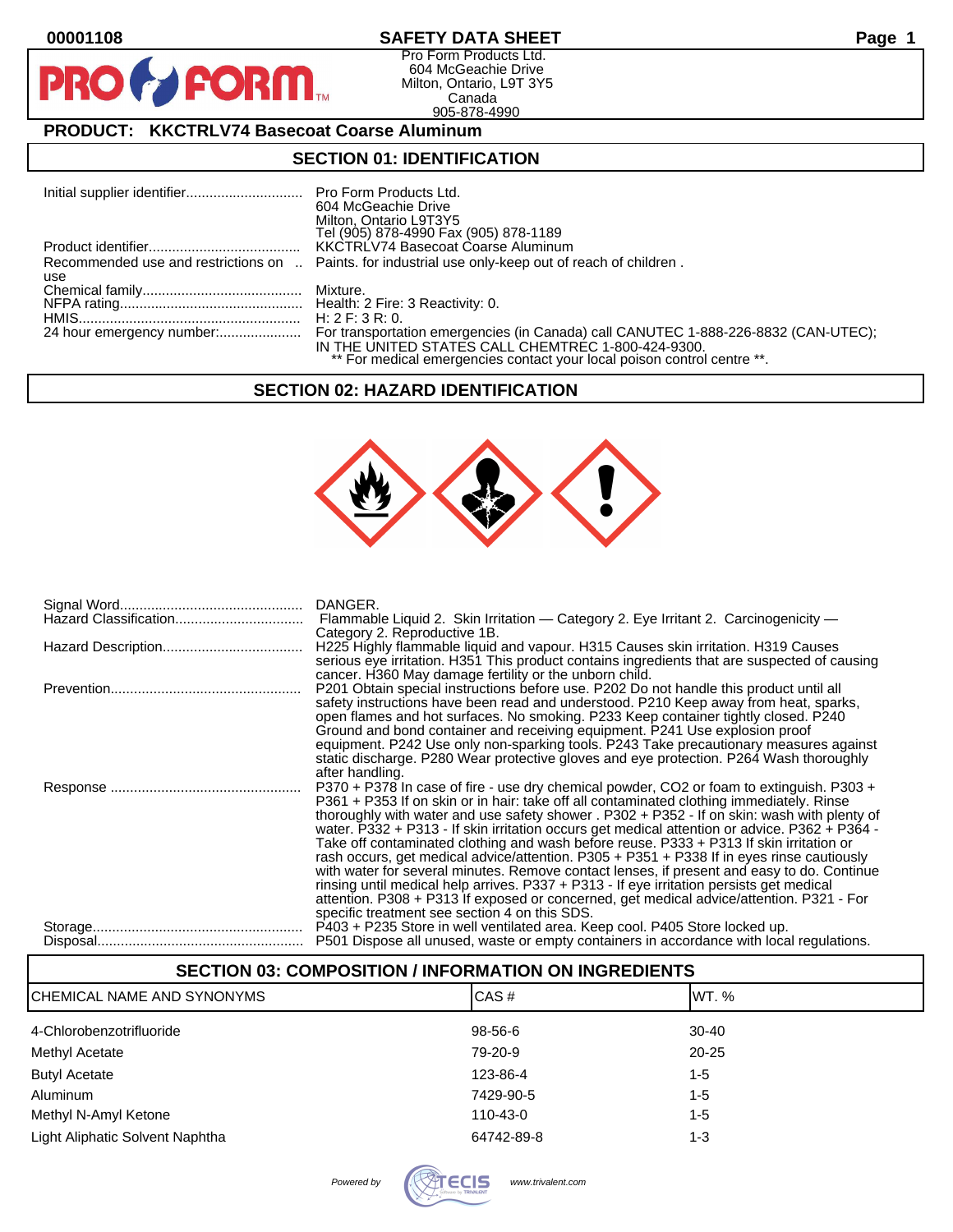| <b>SECTION 03: COMPOSITION / INFORMATION ON INGREDIENTS</b> |           |  |  |
|-------------------------------------------------------------|-----------|--|--|
| 1330-20-7                                                   | $0.5 - 2$ |  |  |
| 64742-48-9                                                  | $0.5 - 2$ |  |  |
| 64742-95-6                                                  | < 1.3     |  |  |
| $100 - 41 - 4$                                              | $0.1 - 1$ |  |  |
| 872-50-4                                                    | $0.1 - 1$ |  |  |
|                                                             |           |  |  |

### **SECTION 04: FIRST-AID MEASURES**

| In case of contact, immediately flush eyes, keeping eyelids open, with plenty of water for at least 15 minutes. Get medical attention immediately.                                                                                                                                            |
|-----------------------------------------------------------------------------------------------------------------------------------------------------------------------------------------------------------------------------------------------------------------------------------------------|
| Remove all contaminated clothing and immediately wash the exposed areas with copious<br>amounts of water for a minimum of 30 minutes or up to 60 minutes for critical body areas. If                                                                                                          |
| irritation persists, seek medical attention. Wash clothing before reuse.<br>If inhaled, remove to fresh air. If not breathing, give artificial respiration. If breathing is<br>difficult, give oxygen, obtain medical attention.                                                              |
| If ingestion is suspected, contact physician or poison control center immediately. Do not<br>induce vomiting. If spontaneous vomiting occurs have victim lean forward with head down to prevent aspiration of fluid into the lungs. Never give anything by mouth to an<br>unconscious person. |
| Treat victims symptomatically. In the event of an incident involving this product ensure that medical authorities are provided a copy of this safety data sheet.                                                                                                                              |

### **SECTION 05: FIRE-FIGHTING MEASURES**

| Suitable and unsuitable extinguishing<br>media                                                         | "Alcohol" foam, CO2, dry chemical. Water spray. Do not use water in a jet.                                                                                                                                                                                                                                                                                                                                                                                                                                                                                             |  |
|--------------------------------------------------------------------------------------------------------|------------------------------------------------------------------------------------------------------------------------------------------------------------------------------------------------------------------------------------------------------------------------------------------------------------------------------------------------------------------------------------------------------------------------------------------------------------------------------------------------------------------------------------------------------------------------|--|
| Specific hazards arising from the<br>hazardous product, such as the nature of                          | Oxides of carbon (CO, CO2). Hydrogen chloride. hydrogen flouride. Hydrocarbon fumes<br>and smoke.                                                                                                                                                                                                                                                                                                                                                                                                                                                                      |  |
| any hazardous combustion products<br>Special protective equipment and<br>precautions for fire-fighters | Firefighter should be equipped with self-contained breathing apparatus and full protective<br>clothing to protect against potentially toxic and irritating fumes. Cool fire-exposed<br>containers with cold water spray. Heat will cause pressure buildup and may cause<br>explosive rupture. Solvent vapours may be heavier than air and may build up and travel<br>along the ground to an ignition source, which may result in a flash back to the source of the<br>vapours. Keep run-off water from entering sewers and other waterways. Dike for water<br>control. |  |
| <b>SECTION 06: ACCIDENTAL RELEASE MEASURES</b>                                                         |                                                                                                                                                                                                                                                                                                                                                                                                                                                                                                                                                                        |  |

 Leak/spill.................................................. Ventilate. Eliminate all sources of ignition. Contain the spill. Evacuate all non-essential personnel. Avoid all personal contact. Absorb with earth, sand, or another dry inert material. Shovel into suitable unsealed containers, transport to well-ventilated area (outside) and treat with neutralizing solution: mixture of water (80%) with non-ionic surfactant Tergitol TMN-10 (20%); or water (90%), concentrated ammonia (3-8%) and detergent (2%). Spilled material and water rinses are classified as chemical waste, and must be disposed of in accordance with current local, provincial, state, and federal regulations. Prevent runoff into drains, sewers, and other waterways.

# **SECTION 07: HANDLING AND STORAGE**

| Precautions for safe handling                                   | Keep away from heat, sparks, and open flame. Ensure that equipment is properly bonded<br>and grounded during filling and transferring as product may become electrostatically<br>charged. Avoid all skin contact. Handle with care. Avoid breathing vapours or mist.<br>Ventilate adequately, otherwise wear an appropriate breathing apparatus. Employees<br>should wash hands and face before eating or drinking. |
|-----------------------------------------------------------------|---------------------------------------------------------------------------------------------------------------------------------------------------------------------------------------------------------------------------------------------------------------------------------------------------------------------------------------------------------------------------------------------------------------------|
| Conditions for safe storage, including any<br>incompatibilities | Keep away from heat, sparks, and open flames. Keep container closed when not in use.<br>Store away from incompatible materials. Keep away from acids and alkalis. Store away<br>from strong oxidizers.                                                                                                                                                                                                              |

# **SECTION 08: EXPOSURE CONTROLS / PERSONAL PROTECTION**

| <b>INGREDIENTS</b>       | <b>ACGIH TLV</b><br><b>TWA</b> | <b>STEL</b>     | OSHA PEL<br><b>PEL</b> | <b>STEL</b>     | <b>NIOSH</b><br><b>IREL</b> |
|--------------------------|--------------------------------|-----------------|------------------------|-----------------|-----------------------------|
| 4-Chlorobenzotrifluoride | Not established                | Not established | Not established        | Not established | Not established             |

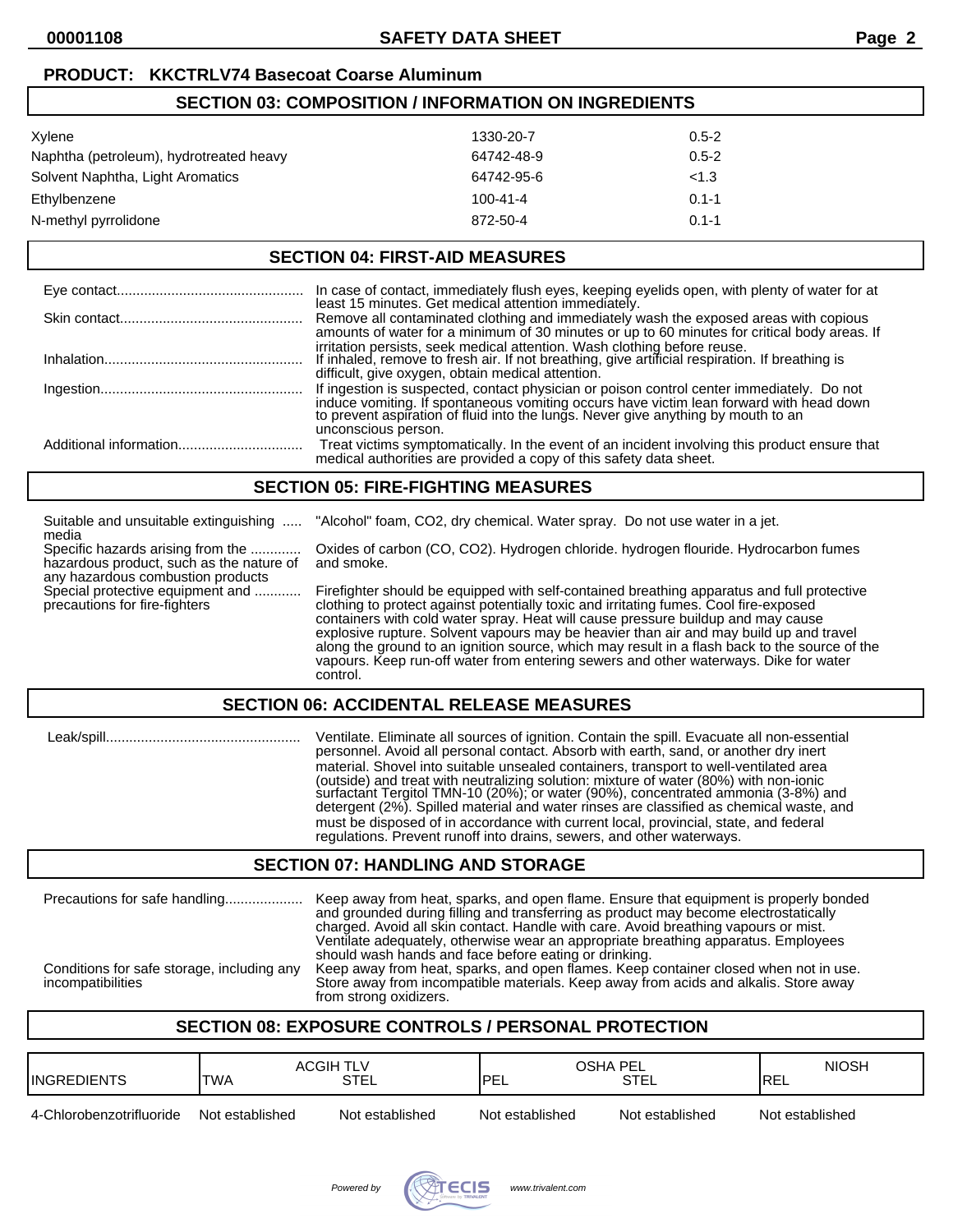# **PRODUCT: KKCTRLV74 Basecoat Coarse Aluminum**

# **SECTION 08: EXPOSURE CONTROLS / PERSONAL PROTECTION**

| INGREDIENTS                                | <b>TWA</b>                      | <b>ACGIHTLV</b><br><b>STEL</b>                                                                                                                                                                                                           | PEL                          | <b>OSHA PEL</b><br><b>STEL</b>   | <b>NIOSH</b><br>REL       |
|--------------------------------------------|---------------------------------|------------------------------------------------------------------------------------------------------------------------------------------------------------------------------------------------------------------------------------------|------------------------------|----------------------------------|---------------------------|
|                                            |                                 |                                                                                                                                                                                                                                          |                              |                                  |                           |
| Methyl Acetate                             | 200 ppm                         | 250 ppm                                                                                                                                                                                                                                  | 200 ppm                      | 250 ppm in some<br><b>States</b> | $200$ ppm                 |
|                                            |                                 | CA ON: 200ppm (TWA), 250ppm (STEL)                                                                                                                                                                                                       |                              |                                  |                           |
| <b>Butyl Acetate</b>                       | $150$ ppm                       | $200$ ppm                                                                                                                                                                                                                                | $150$ ppm                    | 200 ppm vacated                  | 150 ppm - STEL 200<br>ppm |
|                                            |                                 | CA ON: 50ppm (TWA), 150 ppm (STEL)                                                                                                                                                                                                       |                              |                                  |                           |
| Aluminum                                   | No data                         | No data                                                                                                                                                                                                                                  | No data                      | No data                          | No data                   |
|                                            | 1 mg/m $3$                      |                                                                                                                                                                                                                                          |                              |                                  |                           |
| Methyl N-Amyl Ketone                       | 50 ppm                          | Not established                                                                                                                                                                                                                          | $100$ ppm                    | 465 mg/m3 TWA                    | Not established           |
|                                            | ON OEL: 25 ppm; 115 mg/m3 (TWA) |                                                                                                                                                                                                                                          |                              |                                  |                           |
| <b>Light Aliphatic Solvent</b><br>Naphtha  | Not established                 | Not established                                                                                                                                                                                                                          | Not established              | Not established                  | Not established           |
| Xylene                                     | 50 ppm                          | $150$ ppm                                                                                                                                                                                                                                | 100 ppm TWA                  | Not established                  | Not established           |
|                                            |                                 | CA ON: 100ppm (TWA); 150ppm (STEL)                                                                                                                                                                                                       |                              |                                  |                           |
| Naphtha (petroleum),<br>hydrotreated heavy | $175$ ppm                       | Not established                                                                                                                                                                                                                          | Not established              | Not established                  | Not established           |
| Solvent Naphtha, Light<br>Aromatics        | Not established                 | Not established                                                                                                                                                                                                                          | 500 ppm (2000)<br>mg/m3) TWA | Not established                  | 350 mg/m3 TWA             |
| Ethylbenzene                               | $100$ ppm                       | $125$ ppm                                                                                                                                                                                                                                | $100$ ppm                    | Not established                  | 100 ppm / STEL 125<br>ppm |
| CA ON: 20ppm (TWA)                         |                                 |                                                                                                                                                                                                                                          |                              |                                  |                           |
| N-methyl pyrrolidone                       | Not Established                 | Not Established                                                                                                                                                                                                                          | Not Established              | Not Established                  | Not Established           |
|                                            |                                 | Chemical safety goggles and full faceshield if a splash hazard exists.<br>Chemical resistant gloves.                                                                                                                                     |                              |                                  |                           |
|                                            |                                 | Wear adequate protective clothes.<br>Safety boots per local regulations.<br>Local exhaust ventilation is recommended. Wear an appropriate, properly fitted respirator<br>when contaminant levels exceed the recommended exposure limits. |                              |                                  |                           |
| Appropriate engineering controls           |                                 | Emergency showers and eye wash stations should be available.<br>Local exhaust at points of emission. Ventilation system must be designed vapor and<br>explosion proof for handling solvent vapors.                                       |                              |                                  |                           |

# **SECTION 09: PHYSICAL AND CHEMICAL PROPERTIES**

| Appearance/Physical state                      | Liquid.                             |
|------------------------------------------------|-------------------------------------|
|                                                | Silver.                             |
|                                                | Characteristic odour. Naphthalenic. |
|                                                | Not available.                      |
| Vapour pressure (mm Hg)                        | No data.                            |
|                                                | $>1$ .                              |
|                                                | No data.                            |
| Relative Density (Specific Gravity)            | $9.23$ lb/usg - 1.196.              |
| Melting / Freezing point (deg C)               | No data.                            |
|                                                | No data.                            |
| Initial boiling point / boiling range (deg C). | >55 °C.                             |
|                                                | No data.                            |
| Flash point (deg C), method                    | $-15.6^{\circ}$ C. (estimated).     |
| Auto ignition temperature (deg C)              | >200. (estimate).                   |
| Upper flammable limit (% vol)                  | 16.0.                               |
| Lower flammable limit (% vol)                  | 0.6.                                |
| Partition coefficient - n-octanol/water        | Not available.                      |
|                                                | 76.03.                              |
|                                                | 173.7 g/L - 1.45 lb/USG.            |
| Decomposition temperature                      | Not available.                      |
|                                                | 2200 cps # 4 spindle @ 20 rpm.      |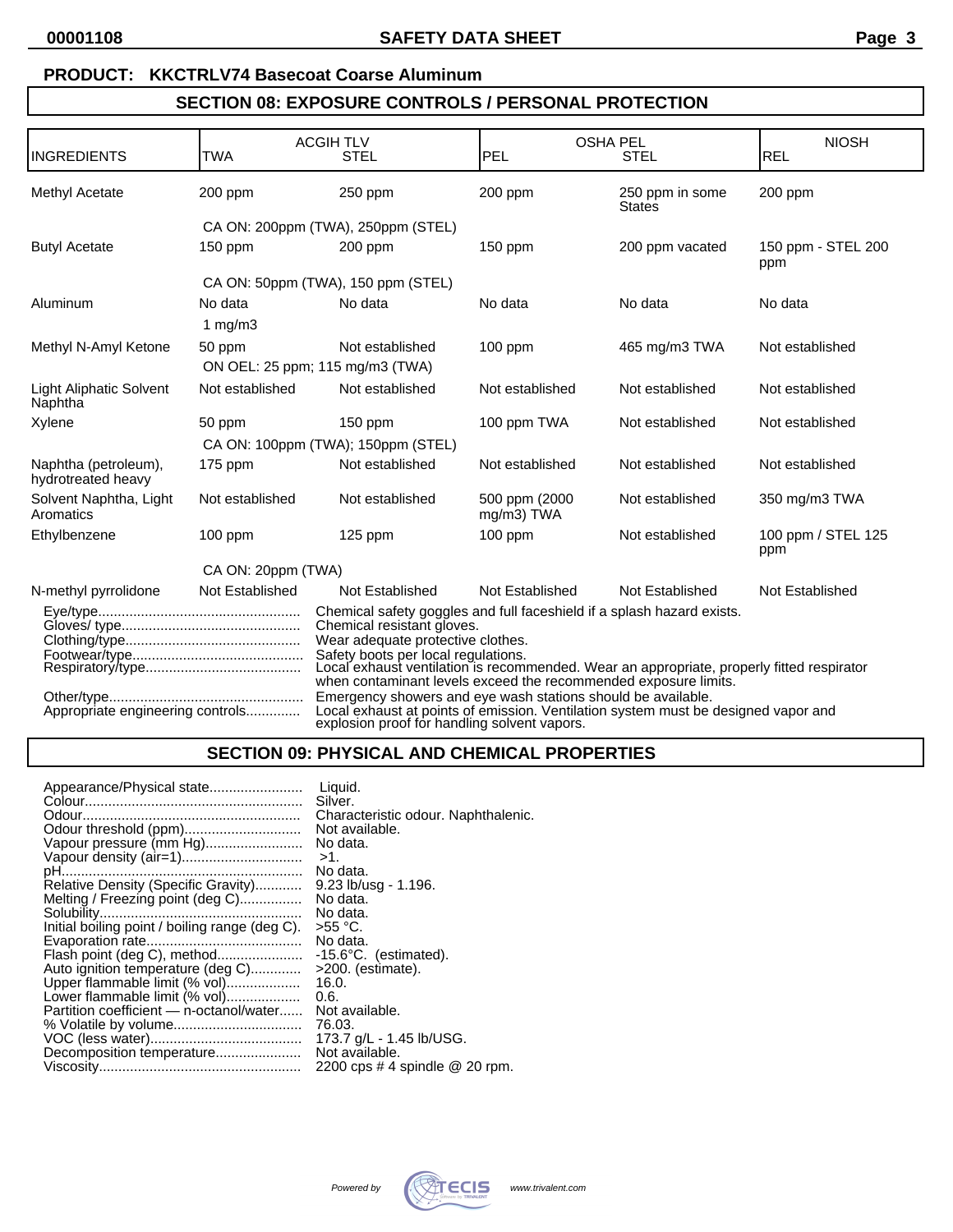#### **PRODUCT: KKCTRLV74 Basecoat Coarse Aluminum**

## **SECTION 10: STABILITY AND REACTIVITY**

Reactivity .................................................. Avoid heat, sparks and flames. discharge, shock or vibration Hazardous decomposition products.......... Oxides of carbon (CO,CO2). Smoke.<br>Possibility of hazardous reactions.............. Hazardous polymerization will not occur. Possibility of hazardous reactions.............

Chemical stability...................................... Stable at normal temperatures and pressures. Strong acids. Strong bases. Strong oxidizers.

### **SECTION 11: TOXICOLOGICAL INFORMATION**

| <b>INGREDIENTS</b>                      |                                                                                                                                                                                                                                                                                                                                                                             | <b>LC50</b>                                                                                                                                                                                                                                                                                                              | LD50                                                       |  |
|-----------------------------------------|-----------------------------------------------------------------------------------------------------------------------------------------------------------------------------------------------------------------------------------------------------------------------------------------------------------------------------------------------------------------------------|--------------------------------------------------------------------------------------------------------------------------------------------------------------------------------------------------------------------------------------------------------------------------------------------------------------------------|------------------------------------------------------------|--|
| 4-Chlorobenzotrifluoride                |                                                                                                                                                                                                                                                                                                                                                                             | 4479 ppm                                                                                                                                                                                                                                                                                                                 | $>6,800$ mg/kg (rat oral);<br>>2,700 mg/kg (rabbit dermal) |  |
| Methyl Acetate                          |                                                                                                                                                                                                                                                                                                                                                                             | $>49$ mg/L (4 hr) rat                                                                                                                                                                                                                                                                                                    | $6482$ mg/kg (oral rat);<br>>2,000 mg/kg (dermal rat)      |  |
| <b>Butyl Acetate</b>                    |                                                                                                                                                                                                                                                                                                                                                                             | 390 ppm (4 hr)                                                                                                                                                                                                                                                                                                           | 10768 mg/kg oral rat 17600 mg/kg<br>dermal rabbit          |  |
| Aluminum                                |                                                                                                                                                                                                                                                                                                                                                                             | No data                                                                                                                                                                                                                                                                                                                  | No data                                                    |  |
| Methyl N-Amyl Ketone                    |                                                                                                                                                                                                                                                                                                                                                                             | Not Available                                                                                                                                                                                                                                                                                                            | 1,670 mg/kg rat oral<br>12,600<br>mg/kg rabbit dermal      |  |
| Light Aliphatic Solvent Naphtha         |                                                                                                                                                                                                                                                                                                                                                                             | 3400 ppm 4hr rat                                                                                                                                                                                                                                                                                                         | 3000 mg/kg dermal rat                                      |  |
| Xylene                                  |                                                                                                                                                                                                                                                                                                                                                                             | 6350 ppm 4 hours rat                                                                                                                                                                                                                                                                                                     | >3523 mg/kg rat oral                                       |  |
| Naphtha (petroleum), hydrotreated heavy |                                                                                                                                                                                                                                                                                                                                                                             | $>8500$ mg/m3 (rat, 4 hr)                                                                                                                                                                                                                                                                                                | $>6000$ mg/kg (oral, rat)                                  |  |
| Solvent Naphtha, Light Aromatics        |                                                                                                                                                                                                                                                                                                                                                                             | 5.2 mg/L 4 hours, rat 3400 ppm 4 > 5,000 mg/kg rat oral > 2,000<br>hours, rat                                                                                                                                                                                                                                            | mg/kg rabbit dermal                                        |  |
| Ethylbenzene                            |                                                                                                                                                                                                                                                                                                                                                                             | No data                                                                                                                                                                                                                                                                                                                  | 3,500 mg/kg rat oral<br>17,800 mg/kg rabbit dermal         |  |
| N-methyl pyrrolidone                    |                                                                                                                                                                                                                                                                                                                                                                             | No Data                                                                                                                                                                                                                                                                                                                  | 3600 mg/kg (oral, rat)                                     |  |
|                                         | Eye contact. Skin contact. Inhalation.                                                                                                                                                                                                                                                                                                                                      |                                                                                                                                                                                                                                                                                                                          |                                                            |  |
|                                         | Inhalation of vapours or mist may cause drowsiness or dizziness. Can cause moderate<br>skin or eye irritation. Irritating to mucous membranes and upper respiratory tract. May<br>cause sensitization by skin contact.                                                                                                                                                      |                                                                                                                                                                                                                                                                                                                          |                                                            |  |
|                                         | May aggravate pre-existing skin and eye disorders. Prolonged or repeated exposure may<br>result in an allergic respiratory reaction in sensitive individuals. Breathing high<br>concentrations of vapour may cause anesthetic effects and serious health effects.<br>Intentional misuse by deliberately concentrating and inhaling this product may be harmful<br>or fatal. |                                                                                                                                                                                                                                                                                                                          |                                                            |  |
|                                         |                                                                                                                                                                                                                                                                                                                                                                             | Xylene has been listed by IARC as a Group 3; not classifiable as to its carcinogenicity to                                                                                                                                                                                                                               |                                                            |  |
|                                         |                                                                                                                                                                                                                                                                                                                                                                             | humans. Ethylbenzene is classified as an A3 known animal carcinogen.<br>High level exposure to Xylene in some animal studies have been reported to cause health<br>effects on the developing embryo/fetus. The relevance of this to humans is not known.<br>Reproductive toxicity (developmental): N-methyl pyrrolidone. |                                                            |  |

### **SECTION 12: ECOLOGICAL INFORMATION**

Environmental........................................... Do not allow to enter waters, waste water or soil. Persistence and degradability................... Not available.

# **SECTION 13: DISPOSAL CONSIDERATIONS**

and methods of disposal, including any contaminated packaging

Information on safe handling for disposal . Dispose of waste in accordance with all applicable Federal, Provincial/State and local and methods of disposal, including any requilations.

### **SECTION 14: TRANSPORT INFORMATION**

|                              | UN1.  |
|------------------------------|-------|
|                              | the L |
| DOT Classification (Road)    | UN1:  |
|                              | Refe  |
| IATA Classification (Air)    | UN1:  |
| IMDG Classification (Marine) | UN1   |
|                              | No.   |

JN1263 - PAINT RELATED MATERIAL - Class 3 - Packing Group II - This product meets ie Limited Quantity exemption when packaged in containers less than 5 liters. N1263 - PAINT RELATED MATERIAL - Class 3 - Packing Group II - Ltd Qty (1 litre). Refer to 49CRF 172.101 for additional non-bulk packaging requirements. IATA Classification (Air)............................ UN1263 - PAINT RELATED MATERIAL - Class 3 - Packing Group II. N1263 - PAINT RELATED MATERIAL - Class 3 - Packing Group II - EmS: F-E S-E.